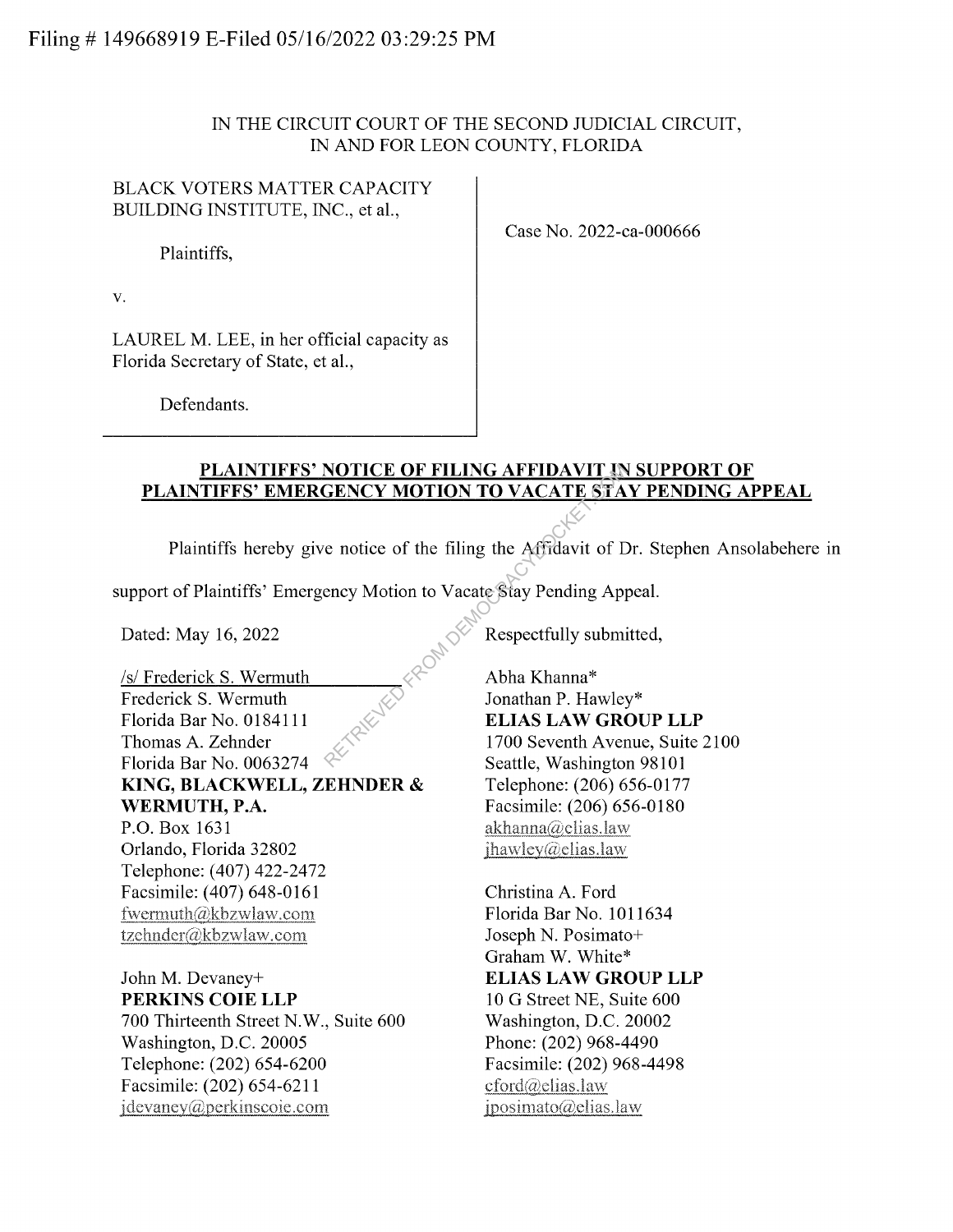$gwhite(@elias. law)$ 

*Counsel for Plaintiffs* 

*+Admitted Pro hac vice*  \* *Pro hac vice application forthcoming* 

#### **CERTIFICATE OF SERVICE**

I HEREBY CERTIFY that on May 16, 2022 I electronically filed the foregoing using the

State of Florida ePortal Filing System, which will serve an electronic copy to counsel in the Service

List below.

/s/ Frederick S. Wermuth Frederick S. Wermuth Florida Bar No. 0184111

*Counsel for Plaintiffs* 

# **SERVICE LIST**

Daniel E. Nordby Shutts & Bowen LLP 215 S. Monroe Street Suite 804 Tallahassee, FL 32301 ndordby@shutts.com

*Counsel for Defendants Florida Senate, Ray Rodrigues, and Wilton Simpson* 

Ashley Davis Bradley R. McVay Florida Department of State R.A. Gray Building, Suite 100 500 South Bronough Street Tallahassee, FL 32399 ashley.davis@dos.myflorida.com brad.mcvay@dos.myflorida.com

*Counsel for Defendant Laurel M. Lee, as Florida Secretary of State* 

Andy Bardos, Esq. GrayRobinson, P.A. P.O. Box 11189 Tallahassee, FL 32302 andy. bardos@gray-robinson.com Florida Bar No. 018<br>
Counsel for Plainti,<br>
SERVICE LIST<br>
Andy Bardos, Esq.<br>
GrayRobinson, P.A<br>
P.O. Box 11189<br>
Tallahassee, FL 32:<br>
andy.bardos@gray<br>
Counsel for Defena<br>
Chris Sprowls and

*Counsel for Defendants Chris Sprowls and Thomas J Leek* 

Mohammed 0. Jazil Michael Beato Gary V. Perko Holtzman Vogel Baran Torchinsky & Josefiak, PLLC 119 S. Monroe Street Suite 500 Tallahassee, FL 32301 mjazil@holtzmanvogel.com mbeato@holtzmanvogel.com gperko@holtzmanvogel.com

*Counsel for Defendant*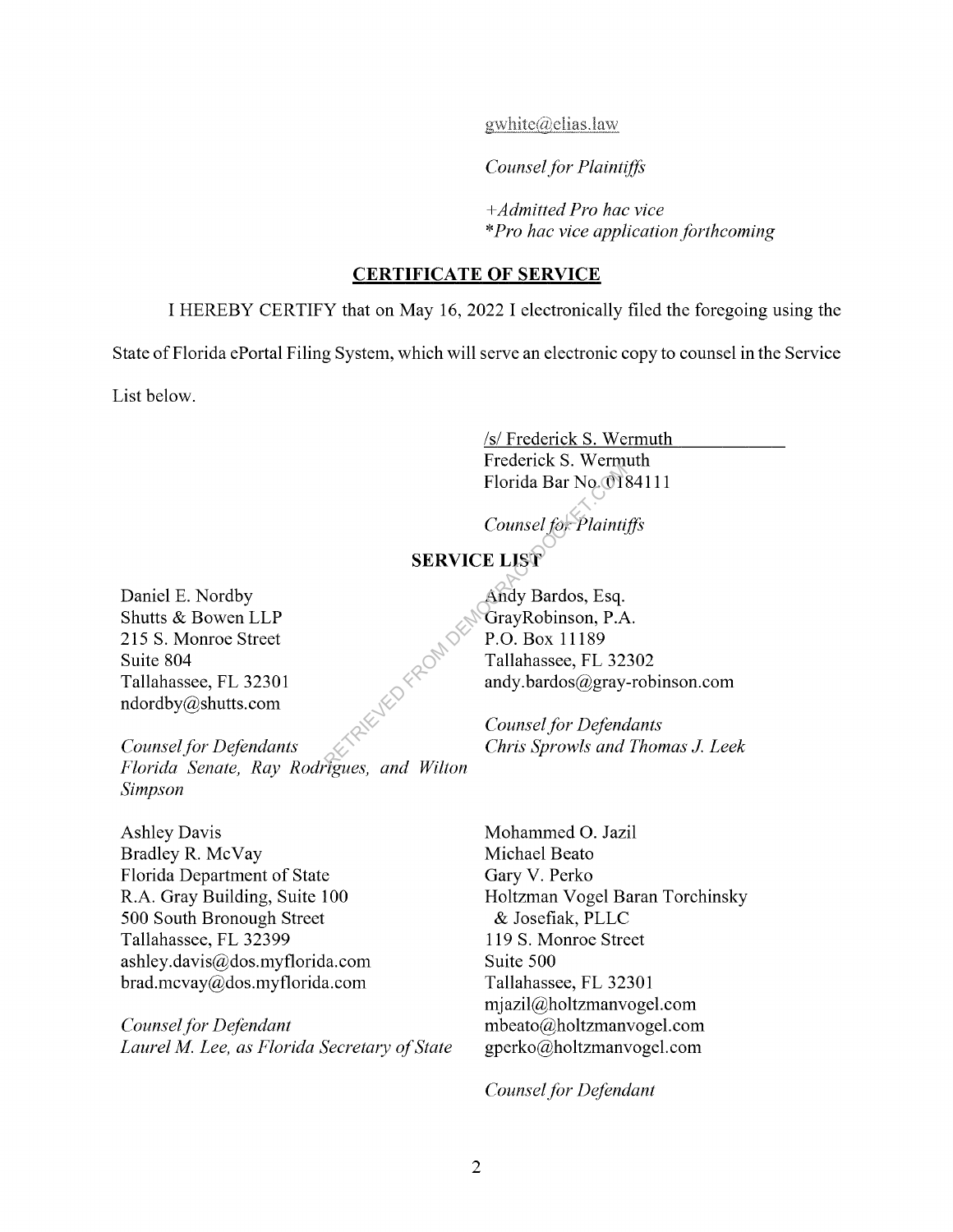*Laurel M. Lee, as Florida Secretary of State* 

Bilal A. Faruqui Office of the Attorney General State Programs Bureau PL-01 The Capitol Tallahassee, FL 32399 bilal.farqui@myfloridalegal.com

*Counsel for Defendant Ashley Moody, as Florida Attorney General* 

RECTRICITED FROM DEMOCRACY DOCKET.COM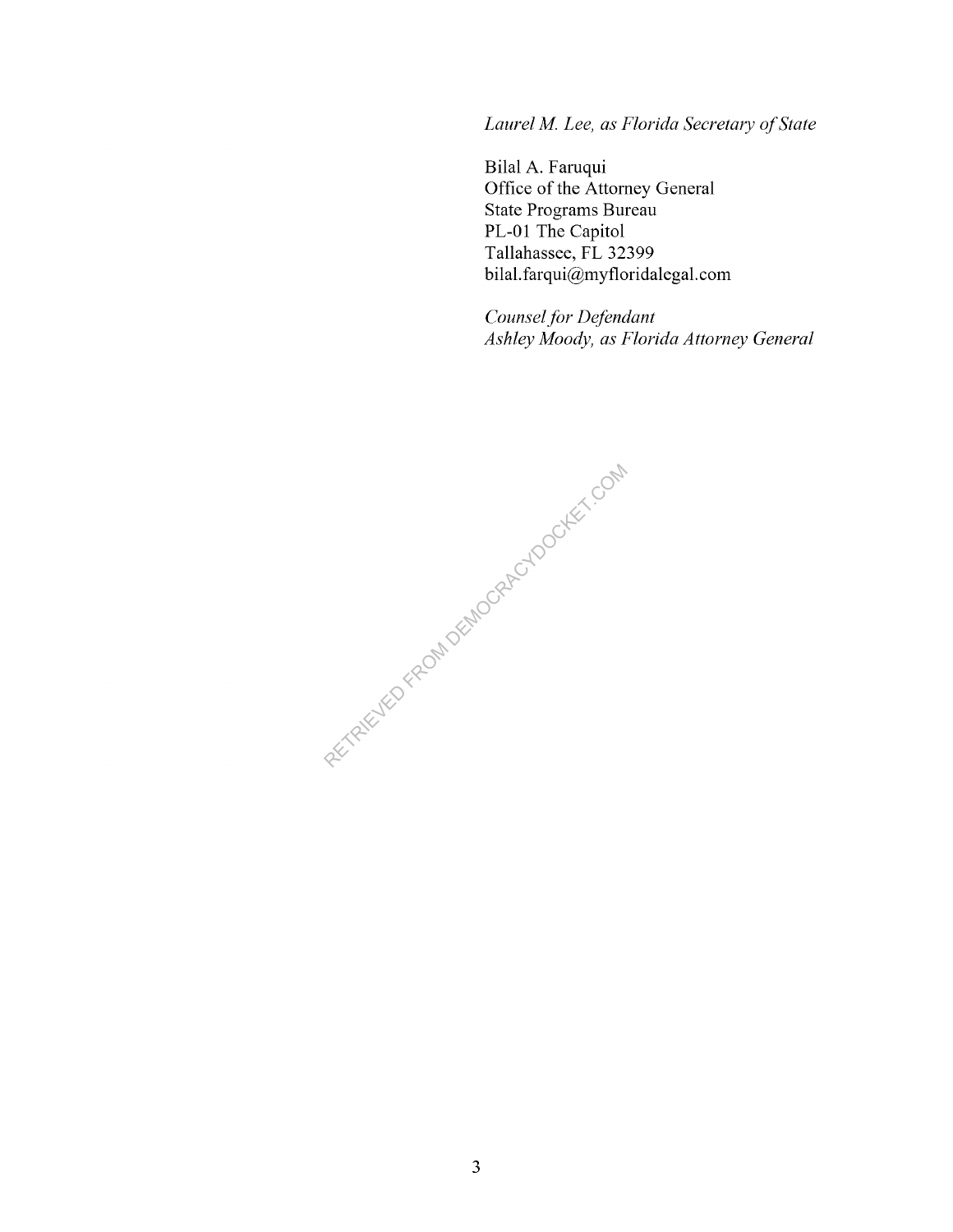#### IN THE CIRCUIT COURT OF THE SECOND JUDICIAL CIRCUIT IN AND FOR LEON COUNTY, FLORIDA

## BLACK VOTERS MATTER CAPACITY BUILDING INSTITUTE, INC., *et al.,*

Plaintiffs, Case No. 2022-ca-000666

V.

LAUREL M. LEE, in her official capacity as Florida Secretary of State, *et al.,* 

Defendants.

### **AFFIDAVIT OF DR. STEPHEN ANSOLABEHERE**

### STATE OF MASSACHUSETTS COUNTY OF SUFFOLK

BEFORE ME, the undersigned authority, personally appeared Stephen Ansolabehere, who, after first being duly sworn, deposes and says: ETTS<br>
dersigned authority, personally appeared<br>
deposes and says:<br>
laintiffs in *Black Voters Matter Capacity*<br>
rainated the Secretary's opposition to Pla

1. I was retained by Plaintiffs in *Black Voters Matter Capacity Building Inst., Inc. et al. v.* 

*Lee et al.* 

- 2. This afternoon, I evaluated the Secretary's opposition to Plaintiffs' motion to vacate the automatic stay and Dr. Johnson's corresponding affidavit.
- 3. Dr. Johnson flags several Census blocks in his analysis which he says have been moved. All of them are zero population blocks, whose assignment to CDs do not affect the representation of any person in the state of Florida.
- 4. Dr. Johnson flags two points where he believes there may be discontinuities or noncontiguous areas in the map. The first concerns Interstate 95 in St. Johns County. Census Blocks 12109212901008, 121090212091009, and 121090212091010 correspond to Interstate 95. Each of these blocks has zero population. I performed integrity checks for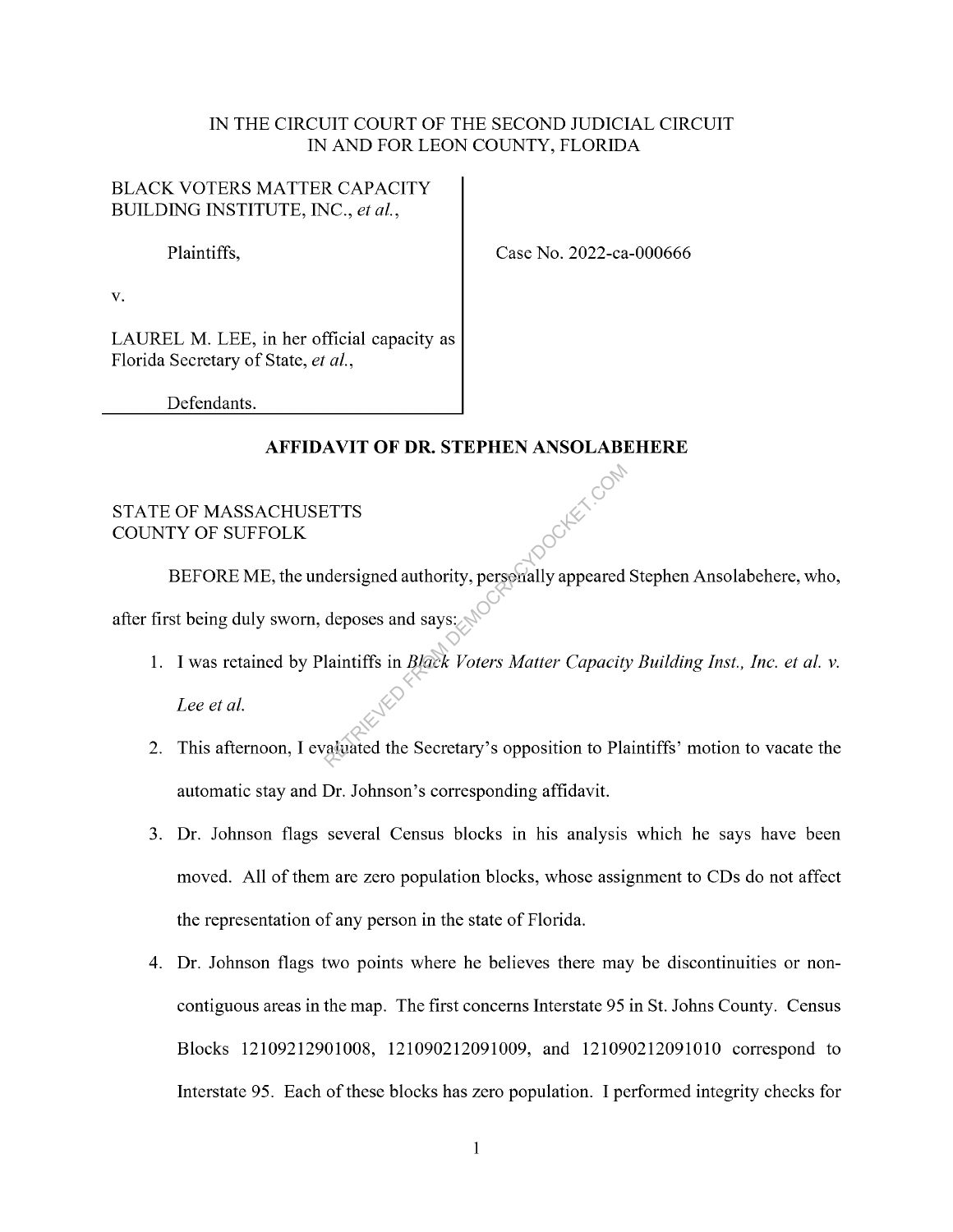discontinuities in CD boundaries and non-contiguous blocks. I found none in the entire map, which, of course, includes St. Johns County. When I prepared Corrected Map A, I fixed the line that Dr. Johnson has highlighted. It corresponds to I-95 and has zero population. The assignment of the 3 Census Blocks corresponding to I-95 in this area of the map is of no consequence to the representation of any population because these are zero population blocks.

- 5. As Plaintiffs' counsel explained to the court last week, I originally assigned these zero population blocks to CD-4. Assigning them to CD-6 would make the map more compact, and that is my recommendation.
- 6. Second, Dr. Johnson highlights a black dot in CD-3 in the PDF version of Map A. I do not know what that dot is. I have inspected that area in my software and do not see a noncontiguous area or block. I have run further integrity checks and have found no noncontiguous areas. I have further checked to make sure that all Census Blocks are assigned to CDs. mendation.<br>
In highlights a black dot in CD-3 in the F<br>
dot is. I have inspected that area in my so<br>
block. I have run further integrity chec<br>
have further checked to make sure that all<br>  $\begin{pmatrix} 0 & 0 \\ 0 & 0 \end{pmatrix}$ <br>  $\begin{pmatrix}$
- 7. In Paragraphs 15, 16, and 17, Dr. Johnson notes three census blocks that are in different districts in Map A than under the Enacted Map. Each of these Census blocks, as he indicates, have zero population. The three Census Blocks are 120830010031087, 120860141001018, and 121050157024030. They correspond to a river border, the lanes of a highway, and an irrigation canal. They are on the border between districts and are road or waterways. Because they have no population and because they border districts, their assignment is of no consequence in the map. Should the Court have any concern, they can be easily assigned back to the same CDs as assigned in the Enacted Map.
- 8. If called to testify under oath, my testimony would be consistent with this affidavit.